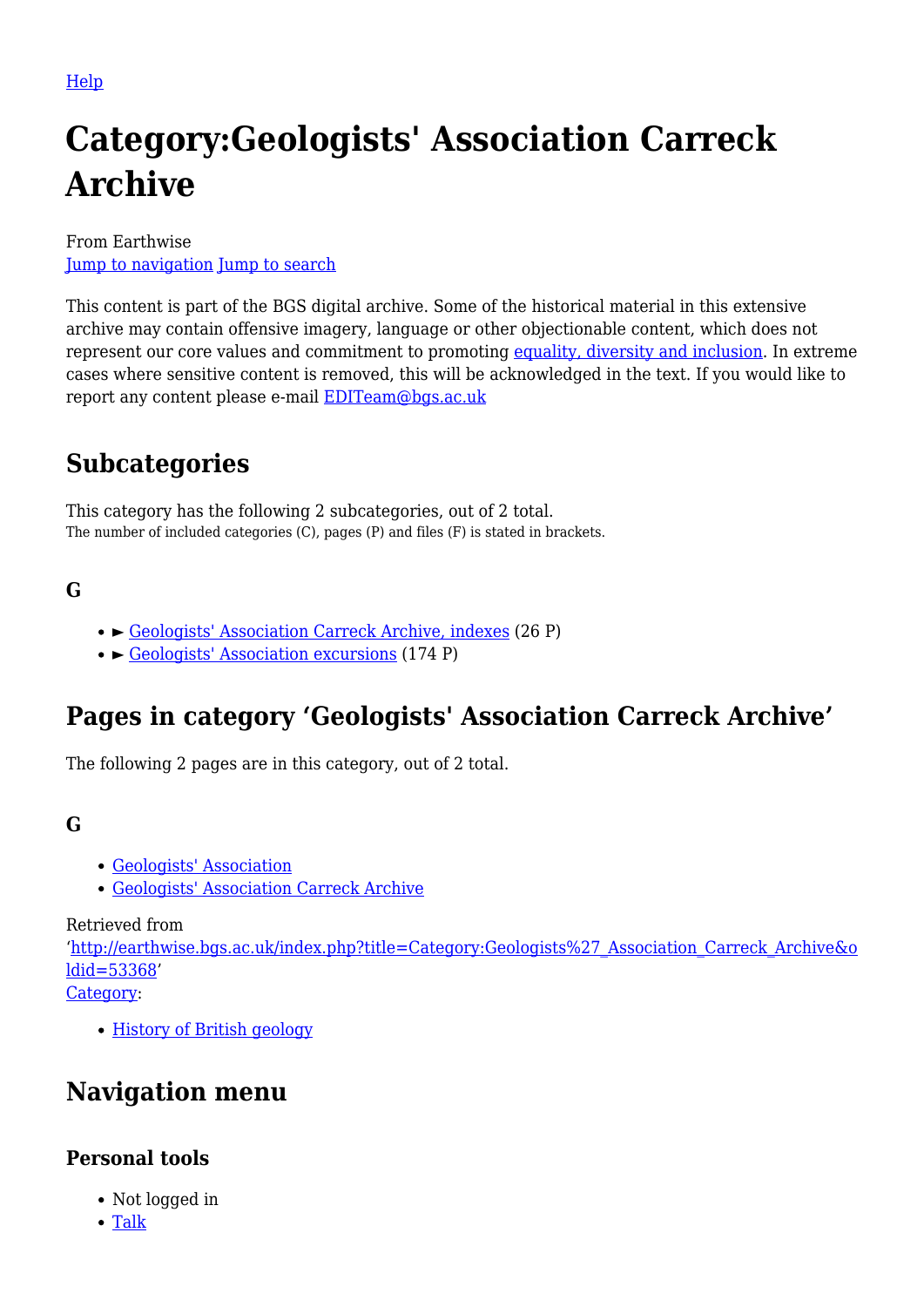- [Contributions](http://earthwise.bgs.ac.uk/index.php/Special:MyContributions)
- [Log in](http://earthwise.bgs.ac.uk/index.php?title=Special:UserLogin&returnto=Category%3AGeologists%27+Association+Carreck+Archive&returntoquery=action%3Dmpdf)
- [Request account](http://earthwise.bgs.ac.uk/index.php/Special:RequestAccount)

#### **Namespaces**

- [Category](http://earthwise.bgs.ac.uk/index.php/Category:Geologists%27_Association_Carreck_Archive)
- [Discussion](http://earthwise.bgs.ac.uk/index.php?title=Category_talk:Geologists%27_Association_Carreck_Archive&action=edit&redlink=1)

 $\Box$ 

# **Variants**

#### **Views**

- [Read](http://earthwise.bgs.ac.uk/index.php/Category:Geologists%27_Association_Carreck_Archive)
- [Edit](http://earthwise.bgs.ac.uk/index.php?title=Category:Geologists%27_Association_Carreck_Archive&action=edit)
- [View history](http://earthwise.bgs.ac.uk/index.php?title=Category:Geologists%27_Association_Carreck_Archive&action=history)
- [PDF Export](http://earthwise.bgs.ac.uk/index.php?title=Category:Geologists%27_Association_Carreck_Archive&action=mpdf)

 $\Box$ 

### **More**

#### **Search**

Search Go

# **Navigation**

- [Main page](http://earthwise.bgs.ac.uk/index.php/Main_Page)
- [Recent changes](http://earthwise.bgs.ac.uk/index.php/Special:RecentChanges)
- [Random page](http://earthwise.bgs.ac.uk/index.php/Special:Random)
- [Help about MediaWiki](https://www.mediawiki.org/wiki/Special:MyLanguage/Help:Contents)

# **Tools**

- [What links here](http://earthwise.bgs.ac.uk/index.php/Special:WhatLinksHere/Category:Geologists%27_Association_Carreck_Archive)
- [Related changes](http://earthwise.bgs.ac.uk/index.php/Special:RecentChangesLinked/Category:Geologists%27_Association_Carreck_Archive)
- [Special pages](http://earthwise.bgs.ac.uk/index.php/Special:SpecialPages)
- [Permanent link](http://earthwise.bgs.ac.uk/index.php?title=Category:Geologists%27_Association_Carreck_Archive&oldid=53368)
- [Page information](http://earthwise.bgs.ac.uk/index.php?title=Category:Geologists%27_Association_Carreck_Archive&action=info)
- [Browse properties](http://earthwise.bgs.ac.uk/index.php/Special:Browse/:Category:Geologists%27-5FAssociation-5FCarreck-5FArchive)
- This page was last modified on 4 August 2021, at 13:12.
- [Privacy policy](http://earthwise.bgs.ac.uk/index.php/Earthwise:Privacy_policy)
- [About Earthwise](http://earthwise.bgs.ac.uk/index.php/Earthwise:About)
- [Disclaimers](http://earthwise.bgs.ac.uk/index.php/Earthwise:General_disclaimer)